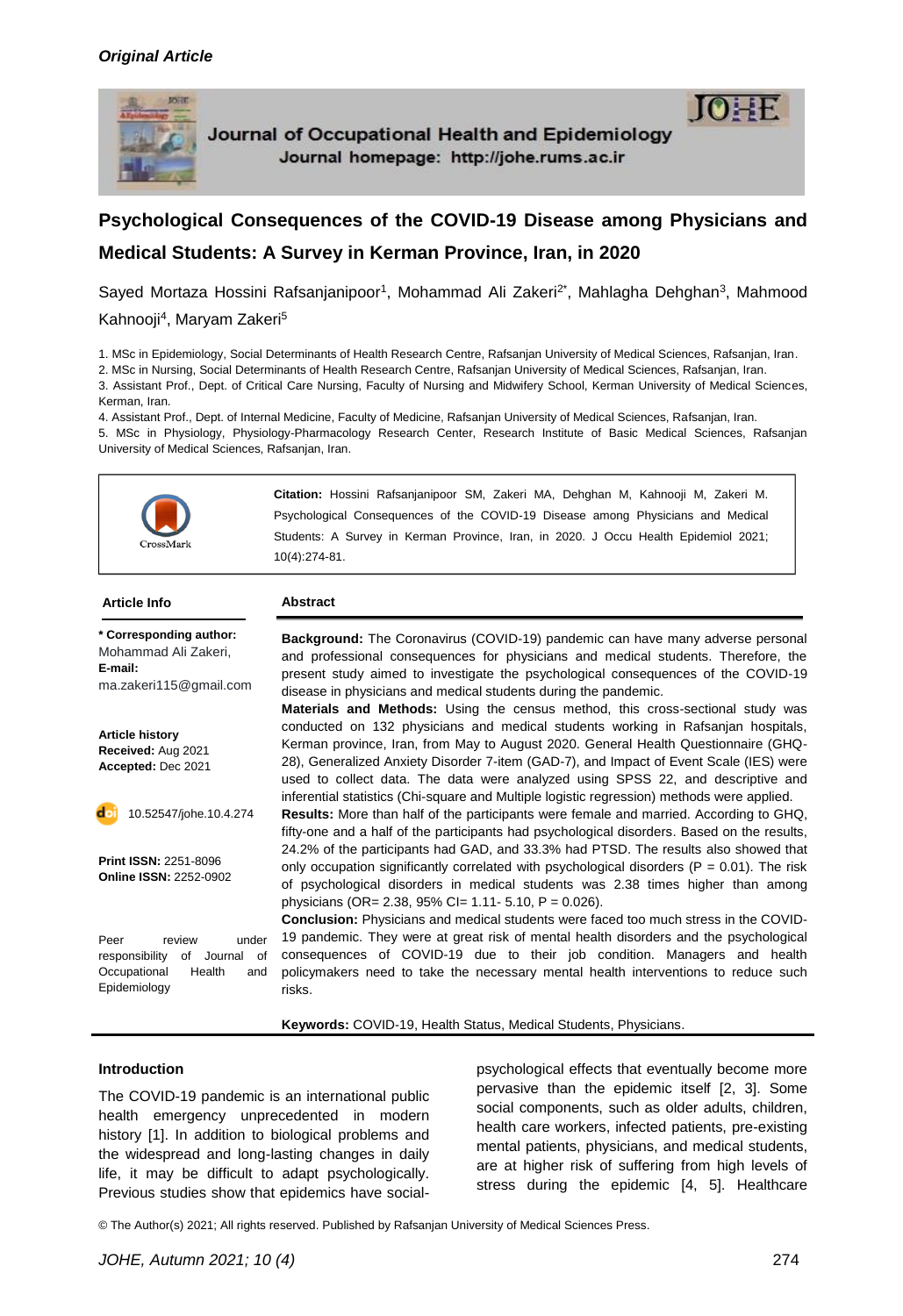professionals are more likely to come in contact with carriers of the disease, putting them at greater risk of infection and spreading to others, including their relatives [\[6,](#page-5-5) [7\]](#page-6-0). At the same time, inexperience in such emergencies may be particularly stressful for physicians and medical students directly involved in the epidemic crisis [\[8\]](#page-6-1). The risk of the disease spreading and the recently reported infections in health care workers who have taken care of these patients can be the most important reasons for anxiety and stress in physicians and medical students [\[9\]](#page-6-2). Continuous spread of the disease, conspiracy theories, media reports on the disease, frustration/ boredom, lack of personal space in the home, and financial losses of the family are some of the important risk factors affecting the mental health of the two groups [\[10,](#page-6-3) [11\]](#page-6-4). In addition, the lack of personal protective equipment during a pandemic is a factor that increases the stress of physicians and medical students [\[12\]](#page-6-5). A review of previous epidemics, including the outbreak of Severe Acute Respiratory Syndrome (SARS) in 2003, shows that healthcare professionals can experience a wide range of psychological complications [\[13\]](#page-6-6).

Medical staff disproportionately bear the extra physical and psychological burden associated with the disease; however, mental health outcomes are unknown in physicians and medical students [\[14,](#page-6-7) [15\]](#page-6-8). It has been reported that mental health problems among medical students are constantly increasing compared with students in other fields [\[16\]](#page-6-9). Mental health problems may continue into adulthood if left untreated [\[17\]](#page-6-10). These problems can have many adverse personal and professional consequences for physicians and medical students, including impaired quality of life, high risk of suicide, and reduced professional performance [\[18\]](#page-6-11). However, there are many unknowns about the psychological effects of this disease that need further research [\[19\]](#page-6-12). Therefore, it is necessary to gather information about the effects of the COVID-19 pandemic on the mental health of specific groups, such as physicians and medical students, to help create appropriate interventions to reduce its adverse effects [\[20\]](#page-6-13). Regarding the prevalence of this disease in Iran and the need to study its psychological effects, this study is conducted to investigate the psychological consequences of the COVID-19 disease in physicians and medical students during its prevalence in a hospital in Rafsanjan county, Iran.

## **Materials and Methods**

This cross-sectional study was conducted to assess the mental health of physicians and

medical students in a hospital in Rafsanjan county, Kerman Province, Iran, during the pandemic of COVID-19 in 2020.

The research setting was Rafsanjan Ali-Ibn Abi-Talib Hospital (in Kerman province, southeastern Iran) as the only referral hospital for Covid-19 patients in a great section of Kerman province in the southeastern area of the country. The statistical population included all physicians and medical students serving in this hospital. At present, about 150 physicians are working in this hospital, and more than 300 medical students are studying in different stages of general medicine and specialty courses.

In this study, all the statistical population was invited to participate. Inclusion criteria were fulltime attendance at the hospital for at least three months in the outbreak of COVID-19 disease and direct contact with patients. The exclusion criteria included failure to complete the questionnaire for any reason. Out of 160 questionnaires distributed among the eligible participants, 132 with a response rate of 82.5% were returned. Finally, data analysis was performed with 132 completed questionnaires.

Data were collected using four questionnaires, including socio-demographic form, General Health Questionnaire (GHQ -28), Generalized Anxiety Disorder 7-item (GAD-7), and Impact of Event Scale (IES).

Socio-demographic form: Participants' demographic information includes age, gender, marital status, occupation, job satisfaction, direct care for patients tested positive for coronavirus, relatives/ friends infected with the coronavirus, and the most important concern about the coronavirus. General Health Questionnaire (GHQ -28): The GHQ-28 was developed by Goldberg in 1972 to assess the general health of individuals and diagnose mental disorders [\[6\]](#page-5-5). It includes 28 items with four subscales of physical symptoms (7 items), anxiety symptoms and sleep disorders (7 items), social functioning (7 items), and depression symptoms (7 items). Each item is graded from 0 to 3. Therefore, the total scores of GHQ range from 0 to 84, with higher scores reflecting greater psychological disorder. In addition, scores  $\geq 23$ indicate people with psychological disorders [\[21\]](#page-6-14). In Rahmani et al.'s study, the reliability and validity of the questionnaire were confirmed, and the reliability was 0.85 using Cronbach's alpha in nurses working in the intensive care unit in the educational hospitals of Tabriz city [\[21\]](#page-6-14). In the present study, the Cronbach's alpha for GHQ was 0.93.

Generalized Anxiety Disorder 7-item (GAD-7): The GAD-7 was developed by Spitzer et al. (2006) to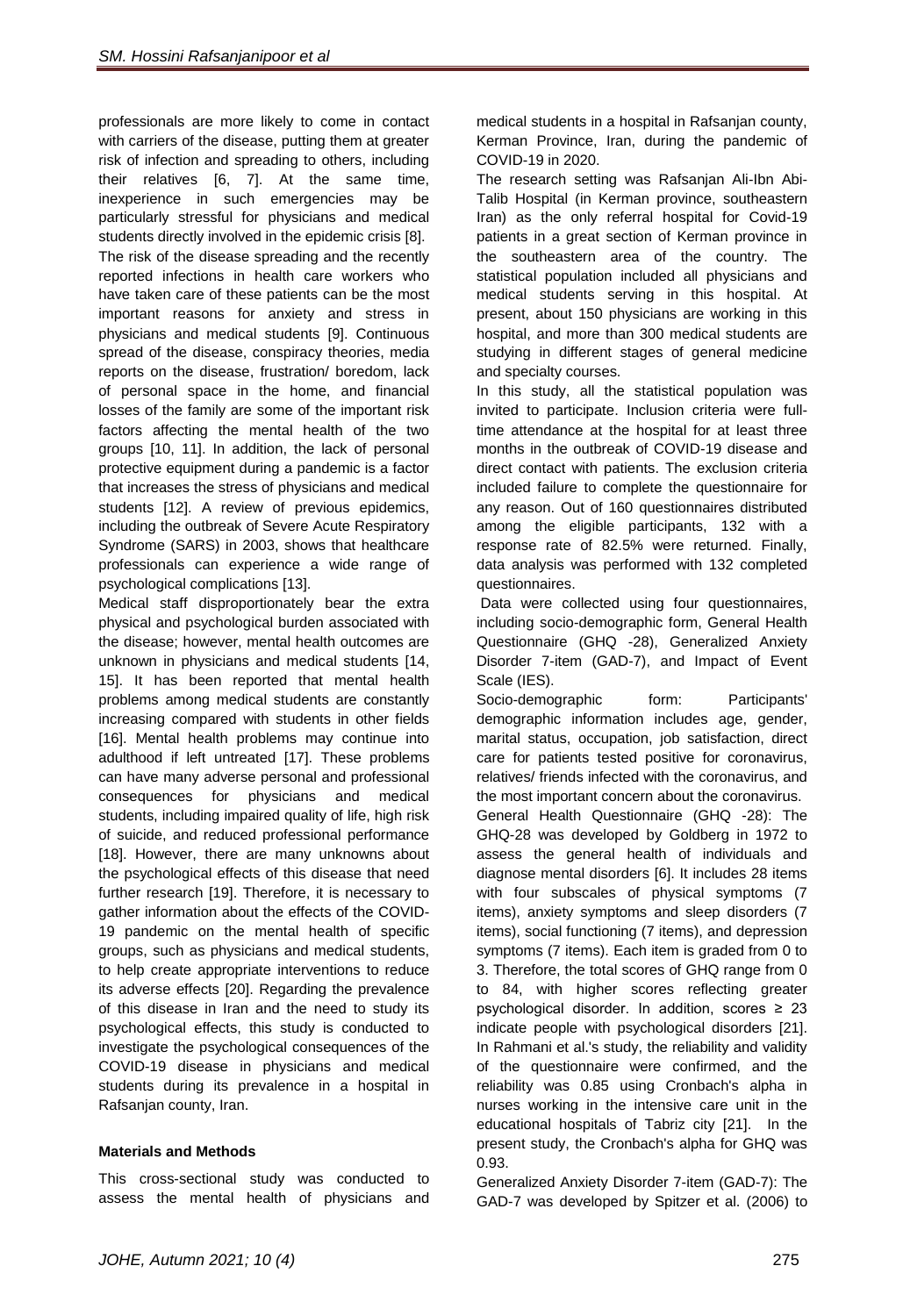measure worry and anxiety symptoms. The instrument has seven main items and one additional question to measure the degree of anxiety interference with a person's functioning. The questions are graded from 0 to 3 ("not at all," "several days," "more than half the days," and "nearly every day" scored as 0, 1, 2, and 3, respectively). Therefore, the total scores of GAD range from 0 to 21, with higher scores reflecting greater anxiety. Scores  $\geq 10$  are considered in the clinical range, i.e., the positive generalized anxiety disorder [\[22\]](#page-6-15). The GAD-7 has shown good reliability (confirmatory factor) and validity ( $\alpha$  = 0.89) in the general population in Germany [\[23\]](#page-6-16). In Iran, the validity and reliability of this instrument were confirmed, and the Cronbach's alpha for the GAD-7 scale was 0.74 [\[24\]](#page-6-17). In the present study, Cronbach's alpha for the GAD-7 scale was 0.90.

Impact of Event Scale (IES): Weiss and Marmar developed the IES in 1997 to measure psychological symptoms after a specific traumatic event. The scale has 22 items with three subscales of avoidance (8 items), intrusion (7 items), and hyperarousal (7 items). The questions are graded from 0 (not at all) to 4 (extremely). Therefore, the total scores of IES range from 0 to 88, with higher scores reflecting greater post-traumatic stress disorder. Scores  $\geq$  33 indicate people with PTSD [\[25\]](#page-6-18). The IES has shown good reliability and validity (alpha=0.96) in two samples of male Vietnam veterans [\[26\]](#page-6-19). In Iran, the validity and reliability of this instrument were confirmed, and the Cronbach's alpha for the IES was 0.87 among Iranian parents of children during cancer treatment [\[27\]](#page-6-20). In the present study, the Cronbach's alpha for the IES was 0.81.

The researcher performed sampling after obtaining the necessary ethical permits from May to August 2020. Sampling was performed as a census by explaining the research objectives and obtaining informed consent from qualified individuals. The questionnaire was made available to physicians and medical students when they had enough free time to complete it.

SPSS 22 was used for data analysis. Frequency, percentage, as well as mean and standard deviation, were used to describe the sample characteristics, the GHQ, the GAD, and the PTSD scores. Participants with psychological disorders were identified according to each of the GHQ, GAD, and PTSD questionnaires. A Chi-squared test was used to check the association between qualitative variables and psychosocial disorders (yes/no). Multiple logistic regression was used to determine the association between significant variables and psychosocial disorders. All variables with a p-value  $< 0.2$  were included in the multiple logistic regression model. The significance level was considered 0.05.

Ethics Committee of Rafsanjan University of Medical Sciences approved the study protocol (IR.RUMS.REC.1399.006). Information on the research objectives, information confidentiality/anonymity, and voluntary participation were explained to the participant on the first page of the questionnaire.

## **Results**

The mean age of the participants was  $33.21 \pm 8.77$ (Min = 23 and Max = 53). The mean age of the physicians was  $39.83 \pm 8.31$ , and the mean age of the students was  $29.39 \pm 6.47$ . Slightly more than half of the samples were female (50.8%) and married  $(50.8\% , n = 67)$ . Of 132 participants, 62.9% (n = 83) were students (interns and residents) and  $37.1\%$  (n = 49) were physicians (general physicians and specialists). The majority of the participants were satisfied with their occupations  $(63.8\%, n = 81)$ . Most of the participants who directly cared for patients were tested positive for coronavirus  $(72.7\% , n = 93)$ . Nearly one-third of the participants had relatives/ friends infected with the coronavirus (29.7%,  $n =$ 38). Sixty-nine percent of the participants ( $n = 89$ ) were most concerned about the infection of the family with the coronavirus (Table 1).

**Table 1.** Demographic characteristics of the physicians and medical students and their associations with psychological disorders in Rafsanjan County, Iran, in 2020 ( $N = 132$ )

| <b>Variables</b>      |           |              | <b>Psychological disorders</b> | <b>Total</b> | <b>Chi-Square</b> |
|-----------------------|-----------|--------------|--------------------------------|--------------|-------------------|
|                       |           | Yes (n = 78) | No ( $n = 54$ )                |              | test              |
| Gender                | Male      | 34(52.3)     | 31(47.7)                       | 67 (100)     | $x^2 = 2.44$      |
|                       | Female    | 44 (65.7)    | 23(34.3)                       | 65 (100)     | $P = 0.12$        |
|                       | Missing   | 0(0.0)       | 0(0.0)                         | 0(0.0)       |                   |
|                       | $\leq 30$ | 45 (65.2)    | 24 (34.8)                      | 69 (100)     | $x^2 = 1.95$      |
| Age (yr.)             | > 30      | 33(53.2)     | 29 (46.8)                      | 62 (100)     | $P = 0.16$        |
|                       | Missing   | 0(0.0)       | 1(100)                         | 1 (100)      |                   |
| <b>Marital status</b> | Married   | 38(51.4)     | 36 (48.6)                      | 74 (100)     | $x^2 = 4.74$      |
|                       | Unmarried | 40 (70.2)    | 17 (29.8)                      | 57 (100)     | $P = 0.03*$       |
|                       | Missing   | 0(0.0)       | 1(100)                         | 1 (100)      |                   |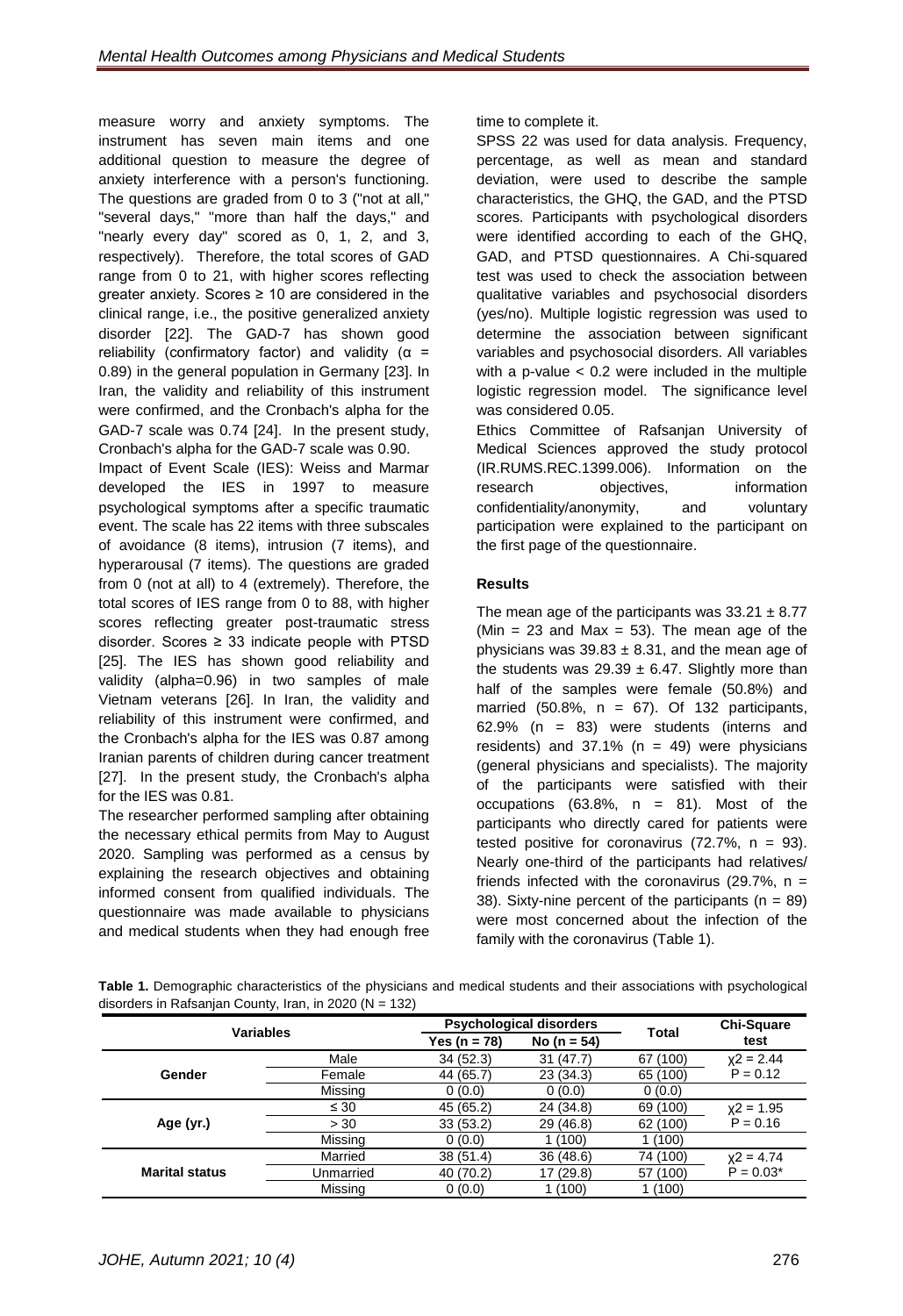| <b>Occupation</b>                                                                      | Student                | 56 (67.5) | 27(32.5)  | 83 (62.9) | $x^2 = 6.49$               |
|----------------------------------------------------------------------------------------|------------------------|-----------|-----------|-----------|----------------------------|
|                                                                                        | Physician              | 22 (44.9) | 27(55.1)  | 49 (37.1) | $P = 0.01*$                |
|                                                                                        | Missing                | 0(0.0)    | 0(0.0)    | 0(0.0)    |                            |
| <b>Job satisfaction</b>                                                                | Yes                    | 44 (54.3) | 37(45.7)  | 81 (63.8) | $x^2 = 2.84$               |
|                                                                                        | No.                    | 32(69.6)  | 14 (30.4) | 46 (36.2) | $P = 0.09*$                |
|                                                                                        | Missing                | 2(40.0)   | 3(60.0)   | 5(100)    |                            |
| <b>Caring directly for</b><br>patients tested positive<br>for coronavirus <sup>a</sup> | Yes                    | 52 (55.9) | 41(44.1)  | 93(72.7)  | $x^2 = 1.69$               |
|                                                                                        | No.                    | 24 (68.6) | 11(31.4)  | 35(27.3)  | $P = 0.19*$                |
|                                                                                        | Missing                | 2(50.0)   | 2(50.0)   | 4 (100)   |                            |
| <b>Relatives/friends</b><br>infected with the<br>coronavirus                           | Yes                    | 18 (47.4) | 20(52.6)  | 38(29.7)  | $x^2 = 2.81$               |
|                                                                                        | No                     | 57 (63.3) | 33(36.7)  | 90(70.3)  | $P = 0.09*$                |
|                                                                                        | Missing                | 3(75.0)   | 1(25.0)   | 4 (100)   |                            |
| The most important<br>concern about the<br>coronavirus                                 | My family getting sick | 52(58.4)  | 37(41.6)  | 89 (69.0) |                            |
|                                                                                        | Death                  | 18(58.1)  | 13 (41.9) | 31(24.0)  | $x^2 = 0.03$<br>$P = 0.99$ |
|                                                                                        | Others                 | 5(55.6)   | 4(44.4)   | 9(7.0)    |                            |
|                                                                                        | Missing                | 3(100.0)  | 0(0.00)   | 3(100)    |                            |
|                                                                                        |                        |           |           |           |                            |

The mean score of general health was  $25.28 \pm$ 12.71. Of 132 participants, 68 (51.5%) had psychological disorders. The mean score of the general health of the physicians and students was 20.81  $\pm$  10.56 and 27.91  $\pm$  13.18, respectively. Among the GHQ subscales, social functioning had the highest score, and depression had the lowest score. On the other hand,  $73.5\%$  (n = 97) of the participants had social functioning disorder, 48.5%  $(n = 64)$  had physical symptoms, 50.8%  $(n = 67)$  had anxiety symptoms and sleep disorders, and 19.7 % ( $n = 26$ ) had depression. In addition, 24.2%  $(n = 32)$  of the participants had GAD and 33.3% (n  $= 44$ ) had PTSD (Table 2). Totally, 40.9% (n  $= 54$ ) of the participants had no psychological disorders,  $23.5\%$  (n = 31) had one psychological disorder, 21.2% (n = 28) had two psychological disorders, and  $14.4\%$  (n = 19) had all three psychological disorders.

**Table 2.** The physicians and medical students' general health condition, generalized anxiety, and post-traumatic stress disorder in Rafsanjan County, Iran, in 2020 (N = 132)

| Variable                             | <b>Minimum</b> | Maximum | Mean± SD          | People with a disorder<br>$(N\frac{9}{6})$ |
|--------------------------------------|----------------|---------|-------------------|--------------------------------------------|
| <b>General health</b>                | 4              | 56      | $25.28 \pm 12.71$ | 68 (51.5)                                  |
| <b>Physical symptoms</b>             |                |         | $6.94 \pm 3.88$   | 64 (48.5)                                  |
| Anxiety symptoms and sleep disorders |                | 20      | $6.76 \pm 4.66$   | 67(50.8)                                   |
| <b>Social functioning</b>            |                | 20      | $8.21 \pm 3.18$   | 97 (73.5)                                  |
| <b>Symptoms of depression</b>        |                | 20      | $3.37 \pm 4.17$   | 26(19.7)                                   |
| <b>Generalized anxiety disorder</b>  |                | 20      | $6.51 \pm 5.01$   | 32(24.2)                                   |
| Post-traumatic stress disorder       |                | 54      | $27.0 \pm 12.68$  | 44 (33.3)                                  |

The bivariate analysis (Chi-squared test) showed a significant association between psychological disorders with marital status and occupation (Table 1). For further analysis, the multiple logistic regression with the backward method was conducted. All variables with a p-value < 0.2 included in the multiple logistic regression model (i.e., gender, age, marital status, occupation, job satisfaction, caring directly for patients tested positive for coronavirus, relatives/ friends infected with the coronavirus). The results showed that only occupation significantly correlated with psychological disorders. On the other hand, the risk of psychological disorders in medical students was 2.38 times higher than physicians (95% Confidence Interval for odds ratio: 1.11- 5.10,  $P =$ 0.026) (Table 3).

**Table 3.** The logistic model of the associations between important variables and psychological disorders in the physicians and medical students in Rafsanjan County, Iran, in 2020 (N = 132)

| Variable*         |                  |            | <b>Multiple logistic regression</b>    |         |  |  |  |
|-------------------|------------------|------------|----------------------------------------|---------|--|--|--|
|                   |                  | Odds ratio | 95% Confidence interval for odds ratio | P-value |  |  |  |
| <b>Occupation</b> | <b>Physician</b> |            |                                        |         |  |  |  |
|                   | <b>Student</b>   | 2.38       | $111 - 510$                            | 0.026   |  |  |  |

 $1 =$  the reference

Sex, age, marital status, job satisfaction, caring directly for patients tested positive for coronavirus, and relatives/ friends infected with the coronavirus also were included in the logistic model with the backward method; however, none of them remained in the final model.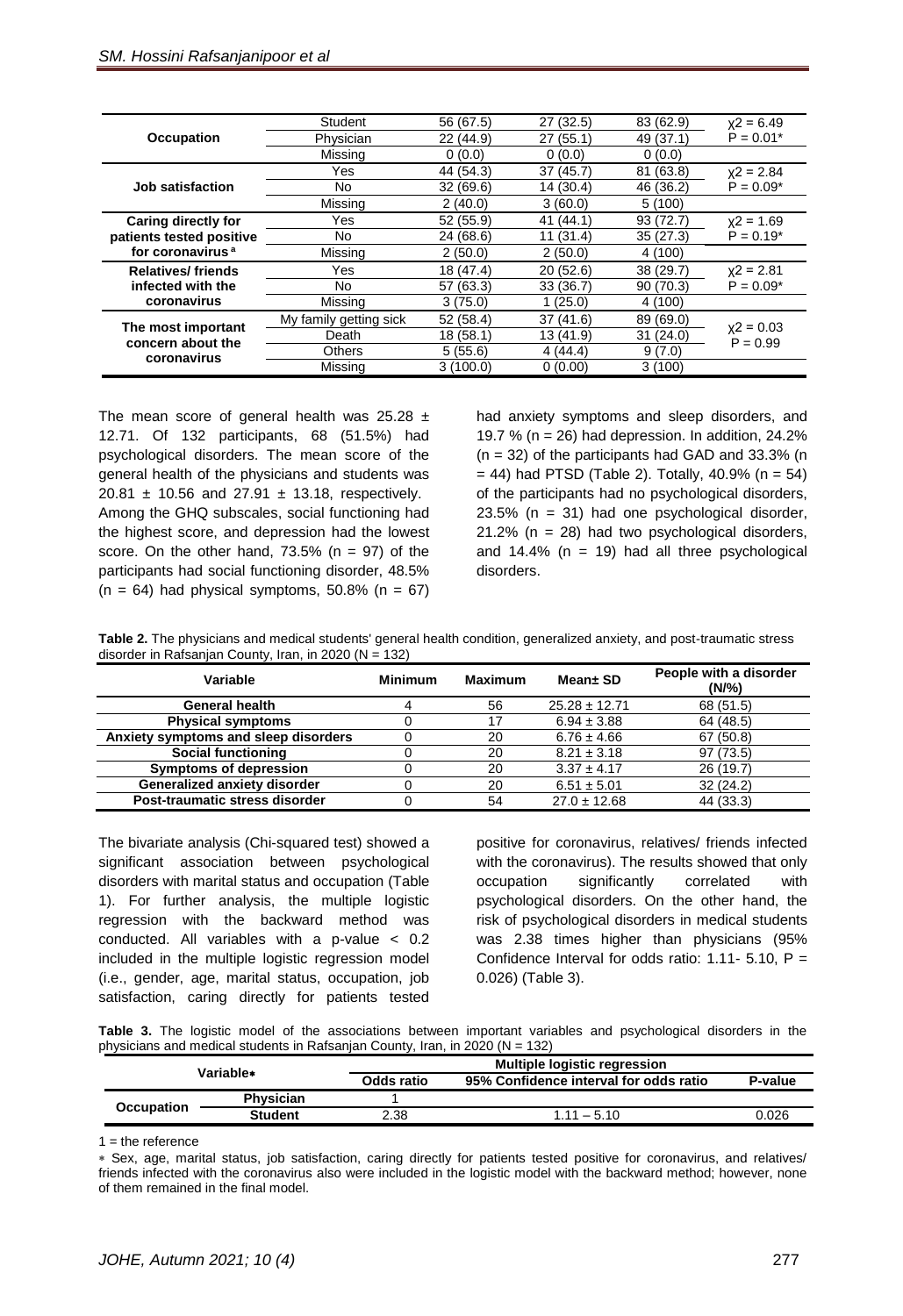# **Discussion**

The outbreak of the COVID-19 pandemic has caused a global crisis of general and mental health, as well as a huge psychosocial experience [\[28\]](#page-6-21). This study examined the psychological consequences (including general health, general anxiety disorder, and post-traumatic stress disorder) of the COVID-19 disease in physicians and medical students during its outbreak. The results reflected the psychological effects of the COVID-19 pandemic on the mental health of the who groups in Iran.

Based on the results, the scores of almost half of physicians and medical students participating in this study were higher than the threshold of the GHQ, indicating significant mental health problems. In addition, the highest score was related to the dimension of social functioning, and the lowest score was related to the dimension of depression, so that 73.5% of the participants had social dysfunction. These results have been confirmed in studies on the prevalence of the disease in Iranian society [\[29-31\]](#page-6-22) and other communities [\[10,](#page-6-3) [11\]](#page-6-4). Disturbance of individual structures reduces control of the individual and the predictability of the flow of life [\[32\]](#page-7-0). Hence, social support reduces anxiety and stress and improves self-efficacy [\[33\]](#page-7-1). Socioemotional support and empathy of friends or family members can help medical staff reduce anxiety [\[34\]](#page-7-2). Social support can help reduce stress by reducing the perception of threat from stressful events, resulting in the right physiological response [\[33\]](#page-7-1).

Twenty-four-tenths of a percent of the participants in our study had symptoms of anxiety, which was higher than that in the studies of Rabih H et al. (United Arab Emirates) (19.8%) [\[4\]](#page-5-3) and Wei Deng et al. (21%) [\[9\]](#page-6-2) that were performed on the general population and healthcare workers. However, the anxiety symptom percentage in our study was lower than that in the study of Chang Jinghui [\[35\]](#page-7-3) (28.9% mild, 11.5% moderate, and 7.4% severe). Numerous studies have examined the psychological implications of the COVID-19 pandemic on the mental health of students and physicians, particularly in China. Chang Jinghui & et al. (2020) showed that 26.6% of the medical students in Guangdong Province, China, had anxiety symptoms, and 21.16% of them had symptoms of depression [\[35\]](#page-7-3). Furthermore, Wei Deng in China (2019) found that the prevalence of depression in medical students was 29% [\[9\]](#page-6-2). Naseem Ahmed (2020) examined the concerns of medical students about the prevalence of COVID-19 and showed that 75.8% of participants were worried about the possibility of developing the disease and 80% of them were afraid of inadequate treatment and care [\[36\]](#page-7-4).

Rabih Halvani in the United Arab Emirates showed that approximately half of the medical students reported varying degrees of anxiety, from mild to severe, during hospital visits [\[4\]](#page-5-3). Muhammad Salman et al. in Pakistan found that COVID-19 had a significant adverse impact on students' mental health [\[37\]](#page-7-5).

Among the few studies on the psychological consequences of the COVID-19 outbreak among physicians, Civantos AM showed that 47.9% of the participants (N= 349) were anxious (28.9% mild, 11.5% moderate, 7.4% severe), and 21.8% were depressed. Furthermore, 60.2% of the physicians reported symptoms of distress (EIS) (32.7% mild, 20.9% moderate, and 6.6% severe) [\[38\]](#page-7-6). Another study in China found that 11.4% and 45.6% of the physicians had symptoms of anxiety and depression, respectively [\[39\]](#page-7-7). A study in Iran found that 68.5% of the physicians caring for COVID-19 patients suffered from anxiety [\[40\]](#page-7-8). Anxiety is the most fundamental characteristic of critical situations, and the unpredictability of the future has the greatest role in creating it [\[41\]](#page-7-9). Therefore, it can negatively affect people's mental health. This study showed that the COVID-19 pandemic had negative adverse effects on the health of psychiatrists and medical students in Iran.

The recent COVID-19 pandemic has features such as an unprecedented number of patients with severe and often unpredictable symptoms, high mortality, and lack of effective treatments that increase the risk of PTSD among medical students. PTSD is a severe mental illness that may develop in individuals who have experienced or witnessed a traumatic event [\[42\]](#page-7-10). Hence, the recent outbreak burden on medical students and physicians deserves much more attention because they are more likely to be involved in diagnosing and treating COVID-19 patients and more prone to mental disorders, including PTSD.

Thirty-three and three-tenths of a percent of the participants in our study had PTSD symptoms that were higher than that in the studies of Sen Chen in China [\[43\]](#page-7-11) and Apostolos Blekas in Greece (43), which were performed on undergraduate student and healthcare workers. Such a discrepancy may be because the participants in this study had different levels of contact with the COVID-19 patients, possibly increasing the fear of transmitting the disease. Fear is an adaptive response to defensive behaviors to protect oneself from danger, followed by PTSD when improperly adjusted [\[44\]](#page-7-12). Regarding the contagious nature of the COVID-19 and its long incubation period (14 days or more), many participants may be afraid of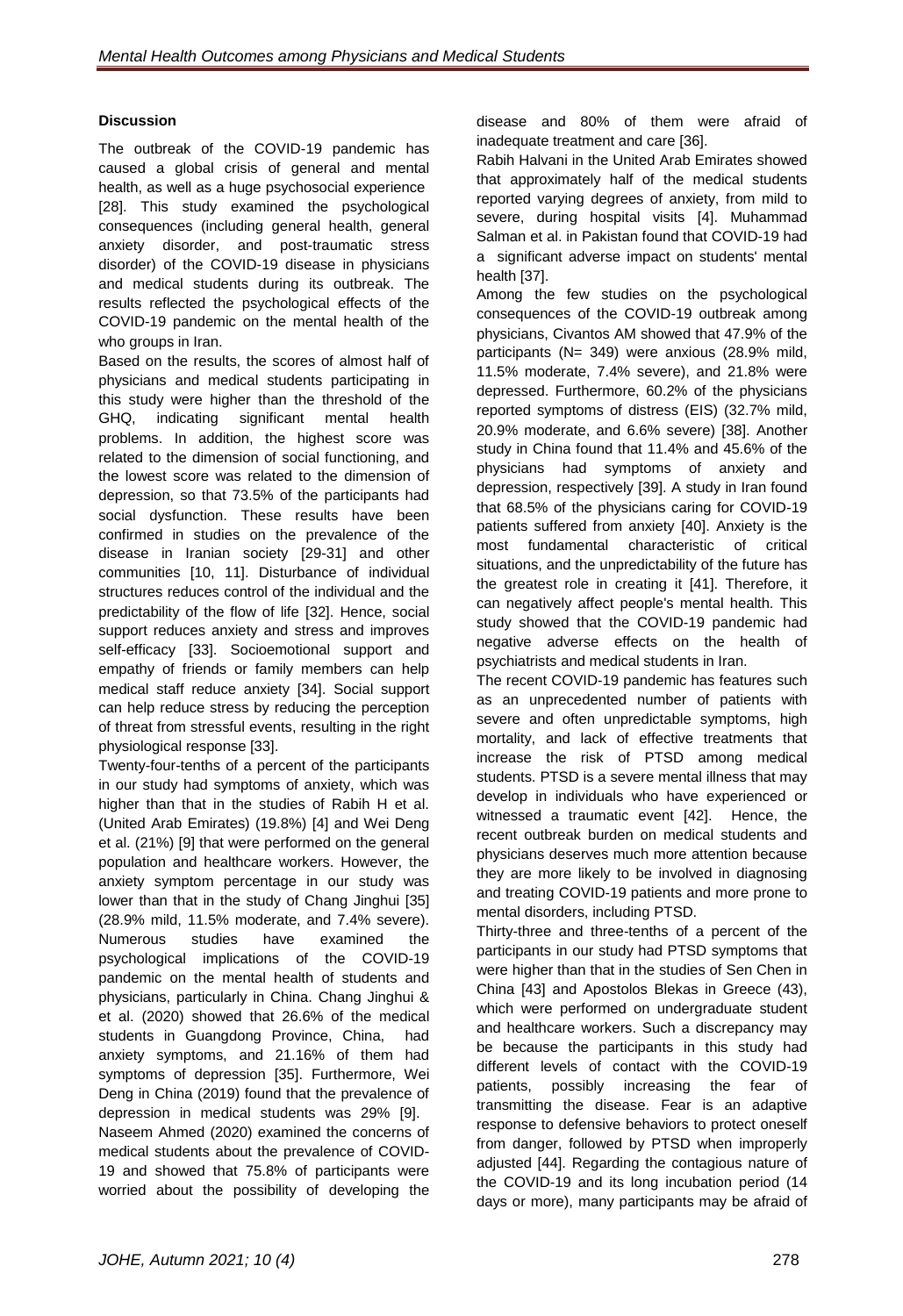inadvertent contact with the disease and spreading it to other family members. Therefore, continuing education for better understanding the disease and decreasing the risks of COVID-19 disease can play an effective role in reducing the impact [\[45\]](#page-7-13). Also, it is helpful to perform psychological interventions to reduce fear of pandemics, induce psychological resilience, and prevent PTSD.

According to the results of this study, although there was no statistically significant difference between mental health disorder, age, and sex, the mental health disorder of women was higher than that of men, indicating that women usually have a higher rate of psychological distress than men. Because female students have less social support, they may suffer from a decreased sense of cohesion, which in turn is a strong explanatory variable for psychological distress in medical students in general and female students in particular [\[46\]](#page-7-14). In addition, the higher prevalence of mental disorders in female students than those of males can be due to biological factors, the role of gender, environmental stress, poor satisfaction, and limited social participation of girls in society. Other reasons include stress management methods in both sexes [\[47\]](#page-7-15). The results showed that among the study variables, only the job was associated with psychological disorders. On the other hand, the risk of psychological disorders in medical students was 2.38 times higher than that of the physicians, which may be due to the greater work experience of the latter group in dealing with such situations.

One of the limitations of this study was the limited studies on the prevalence of depression, anxiety, and mental health disorders among medical students and physicians during the COVID-19 epidemic worldwide, and in particular, in the Middle East; thus, it was not possible to compare our findings with similar environments and cultures. In addition, the cross-sectional nature of this study did not allow us to determine the cause and effect relationship between psychological complications and stress. It may be helpful to repeat the study after the peak of the epidemic to determine the effect of time on results. Despite these limitations, the present study appears to be unique, which has used a standardized measure to quantify the mental health of medical students.

However, further studies on larger sample sizes are recommended to describe the causes, consequences, and solutions to these problems. Repeating these studies at other academic centers and conducting similar studies are other suggestions.

## **Conclusion**

Physicians and medical students are under much psychological stress during the outbreak of COVID-19, thus being at greater risk for mental health disorders, social dysfunction, anxiety, and depression. Therefore, the psychological state, especially among medical students, should be improved more carefully to eliminate risk factors and prevent the exacerbation of these disorders. The results of this study can be a guide to activate student-counseling centers and study their problems. It seems necessary to take measures to identify and eliminate the factors influencing the occurrence of mental disorders.

## **Acknowledgement**

This study is part of research project No. IR.RUMS.98311. We would thank the authorities of the Social Determinants of Health Research Centre, Rafsanjan University of Medical Sciences, students, and physicians participating in this project.

#### **Conflict of interest:** None declared.

#### **References**

- <span id="page-5-0"></span>1. Moradi-Joo M, Babazadeh T, Honarvar Z, Mohabat-Bahar S, Rahmati-Najarkolaei F, Haghighi M. The Relationship between Spiritual Health and Public Health Aspects among Patients with Breast Cancer. Res Relig Health 2017; 3(3):80-91.
- <span id="page-5-1"></span>2. Ornell F, Schuch JB, Sordi AO, Kessler FHP. "Pandemic fear" and COVID-19: mental health burden and strategies. Braz J Psychiatry 2020; 42(3):232-5.
- <span id="page-5-2"></span>3. Li Z, Ge J, Yang M, Feng J, Qiao M, Jiang R, et al. Vicarious traumatization in the general public, members, and non-members of medical teams aiding in COVID-19 control. Brain Behav Immun 2020; 88:916-9.
- <span id="page-5-3"></span>4. Saddik B, Hussein A, Sharif-Askari FS, Kheder W, Temsah MH, Koutaich RA, et al. Increased Levels of Anxiety among Medical and Non-Medical University Students during the COVID-19 Pandemic in the United Arab Emirates. Risk Manag Healthc Policy 2020; 13:2395.
- <span id="page-5-4"></span>5. Zakeri MA, Hossini Rafsanjanipoor SM, Sedri N, Kahnooji M, Sanji Rafsanjani M, Zakeri M, et al. Psychosocial status during the prevalence of COVID-19 disease: the comparison between healthcare workers and general population. Curr Psychol 2021:1-9.doi:10.1007/s12144-021- 01582-1.
- <span id="page-5-5"></span>6. Zakeri MA, Hossini Rafsanjanipoor SM, Zakeri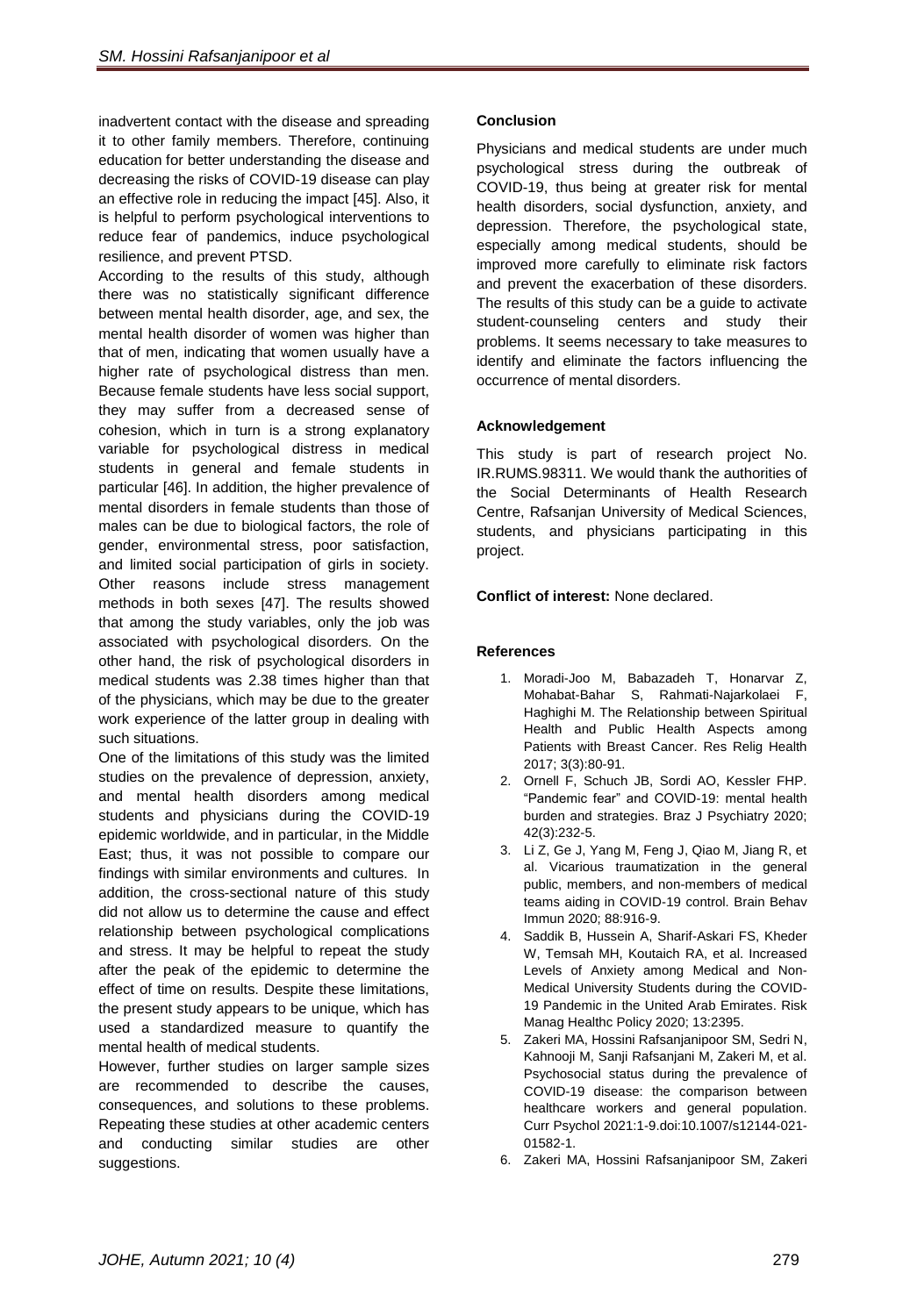M, Dehghan M. The relationship between<br>frontline nurses' psychosocial status. frontline nurses' psychosocial status, satisfaction with life and resilience during the prevalence of COVID-19 disease. Nurs Open 2021; 8(4):1829-39.

- <span id="page-6-0"></span>7. Zakeri MA, Rahiminezhad E, Salehi F, Ganjeh H, Dehghan M. Burnout, Anxiety, Stress, and Depression among Iranian Nurses: Before and During the First Wave of the COVID-19 Pandemic. Front Psychol 2021; 12:789737.
- <span id="page-6-1"></span>8. Gao J, Zheng P, Jia Y, Chen H, Mao Y, Chen S, et al. Mental health problems and social media exposure during COVID-19 outbreak. PLPoS One 2020; 15(4):e0231924.
- <span id="page-6-2"></span>9. Zeng W, Chen R, Wang X, Zhang Q, Deng W. Prevalence of mental health problems among medical students in China: A meta-analysis. Medicine (Baltomore) 2019; 98(18):e15337.
- <span id="page-6-3"></span>10. Wang C, Pan R, Wan X, Tan Y, Xu L, Ho CS, et al. Immediate Psychological Responses and Associated Factors during the Initial Stage of the 2019 Coronavirus Disease (COVID-19) Epidemic among the General Population in China. Int J Environ Res Public Health 2020; 17(5):1729.
- <span id="page-6-4"></span>11. Cao W, Fang Z, Hou G, Han M, Xu X, Dong J, et al. The psychological impact of the COVID-19 epidemic on college students in China. Psychiatry Res 2020; 287:112934.
- <span id="page-6-5"></span>12. Devnani M. Factors associated with the willingness of health care personnel to work during an influenza public health emergency: an integrative review. Prehosp Disaster Med 2012; 27(6):551-66.
- <span id="page-6-6"></span>13. Styra R, Hawryluck L, Robinson S, Kasapinovic S, Fones C, Gold WL. Impact on health care workers employed in high-risk areas during the Toronto SARS outbreak. J Psychosom Res 2008; 64(2):177-83.
- <span id="page-6-7"></span>14. Lai J, Ma S, Wang Y, Cai Z, Hu J, Wei N, et al. Factors Associated with Mental Health Outcomes among Health Care Workers Exposed to Coronavirus Disease 2019. JAMA Netw Open 2020; 3(3):e203976.
- <span id="page-6-8"></span>15. Goulia P, Mantas C, Dimitroula D, Mantis D, Hyphantis T. General hospital staff worries, perceived sufficiency of information and associated psychological distress during the A/H1N1 influenza pandemic. BMC Infect Dis 2010; 10:322.
- <span id="page-6-9"></span>16. Stewart-Brown S, Evans J, Patterson J, Petersen S, Doll H, Balding J, et al. The health of students in institutes of higher education: an important and neglected public health problem? J Public Health Med 2000; 22(4):492-9.
- <span id="page-6-10"></span>17. Pine DS, Cohen P, Gurley D, Brook J, Ma Y. The risk for early-adulthood anxiety and depressive disorders in adolescents with anxiety and depressive disorders. Arch Gen Psychiatry 1998; 55(1):56-64.
- <span id="page-6-11"></span>18. Lins L, Carvalho FM, Menezes MS, Porto-Silva L, Damasceno H. Health-related quality of life of

students from a private medical school in Brazil. Int J Med Educ 2015; 6:149-54.

- <span id="page-6-12"></span>19. Huang C, Wang Y, Li X, Ren L, Zhao J, Hu Y, et al. Clinical features of patients infected with 2019 novel coronavirus in Wuhan, China. Lancet 2020; 395(10223):497-506.
- <span id="page-6-13"></span>20. Löwe B, Decker O, Müller S, Brähler E, Schellberg D, Herzog W, et al. Validation and standardization of the Generalized Anxiety Disorder Screener (GAD-7) in the general population. Med Care 2008; 46(3):266-74.
- <span id="page-6-14"></span>21. Rahmani F, Behshid M, Zamanzadeh V, Rahmani F. Relationship between general health, occupational stress and burnout in critical care nurses of Tabriz teaching hospitals. Iran J Nurs 2010; 23(66):54-63.
- <span id="page-6-15"></span>22. Modanloo M. The challenge of increasing adherence in schizophrenia: Focusing future research on changing attitudes of patients. Asian J Psychiatr 2018; 36:28.
- <span id="page-6-16"></span>23. Löwe B, Decker O, Müller S, Brähler E, Schellberg D, Herzog W, et al. Validation and standardization of the Generalized Anxiety Disorder Screener (GAD-7) in the general population. Med Care 2008; 46(3):266-74.
- <span id="page-6-17"></span>24. Naeinian MR, Shaeiri MR, Sharif M, Hadian M. To Study Reliability and Validity for A Brief Measure for Assessing Generalized Anxiety Disorder (GAD-7). Clin Psychol Personal 2011; 9(1):41-50.
- <span id="page-6-18"></span>25. Weiss DS, Marmar CR. The Impact of Event Scale—Revised. In: Wilson JP, Keane TM, Eds. Assessing psychological trauma and PTSD. 1st ed. New York, NY, [United States:](https://www.google.com/search?sxsrf=AOaemvJ03oDaGYlsNFcxjHm65glDa2kGCA:1639377403739&q=New+York&stick=H4sIAAAAAAAAAOPgE-LSz9U3MIsvKUopUuIEsY3ijSzMtLSyk63084vSE_MyqxJLMvPzUDhWGamJKYWliUUlqUXFi1g5_FLLFSLzi7J3sDICAIOWvABTAAAA&sa=X&ved=2ahUKEwi1q7XelOD0AhWHMBQKHbobAnIQmxMoAXoECCgQAw) Guilford Press; 1996.
- <span id="page-6-19"></span>26. Creamer M, Bell R, Failla S. Psychometric Properties of the Impact of Event Scale-Revised. Behav Res Ther 2003; 41(12):1489- 96.
- <span id="page-6-20"></span>27. Iranmanesh S, Shamsi A, Dehghan M. Post-Traumatic Stress Symptoms among Iranian Parents of Children during Cancer Treatment. Issues Ment Health Nurs 2015; 36(4):279-85.
- <span id="page-6-21"></span>28. Zakeri MA, Hossini Rafsanjanipoor SM, Kahnooji M, Ghaedi Heidari F, Dehghan M. Generalized Anxiety Disorder During the COVID-19 Outbreak in Iran: The Role of Social Dysfunction. J Nerv Ment Dis 2021; 209(7):491- 6.
- <span id="page-6-22"></span>29. Hossini Rafsanjanipoor SM, Zakeri MA, Dehghan M, Kahnooji M, Sanji Rafsanjani M, Ahmadinia H, et al. Iranian psychosocial status and its determinant factors during the prevalence of COVID-19 disease. Psychol Health Med 2021:1-12. doi:10.1080/13548506.2021.1874438.
- 30. Zakeri MA, Dehghan M, Ghaedi Heidari F, Pakdaman H, Mehdizadeh M, Ganjeh H, et al. Mental health outcomes among health-care workers during the COVID-19 outbreak in Iran. Ment Health Rev J 2021; 26(2):152-60.
- 31. Zakeri MA, Maazallahi M, Ehsani V, Dehghan